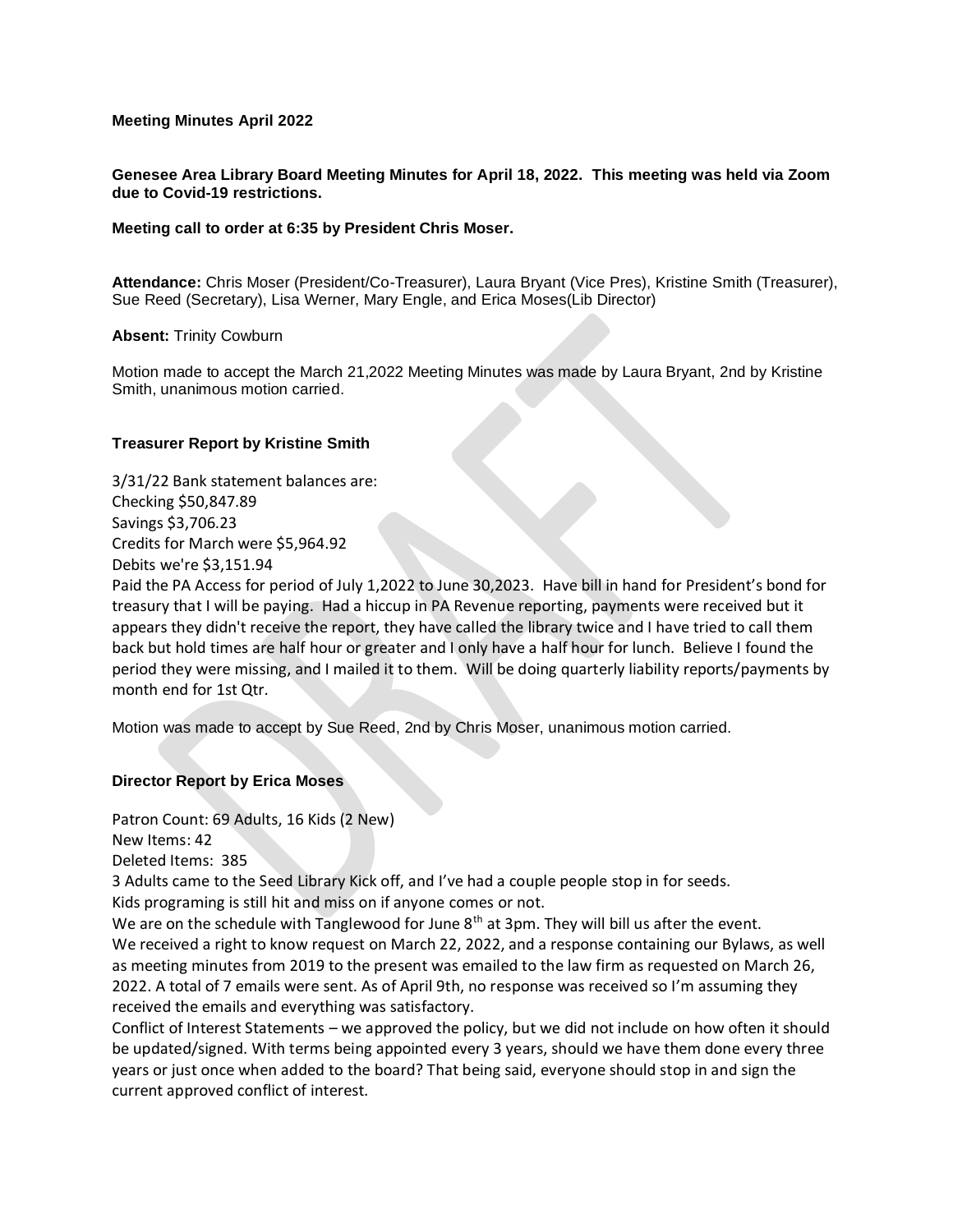Sherry should have a review done. It's been a while.

I heard back from Sue Ransom, and she agreed to be on the Reconsideration committee. I did call Kim and sent a follow-up email when I didn't hear back. As of 4/9, no response.

I reached out to our friends with the watershed association and will again, be helping with summer reading on June 22<sup>nd</sup>.

JVB does an "Own a Day" that I think we could replicate here. This comes right from JVB's website: The Library's "Own-a-Day" program makes the perfect gift. For \$100, you can Own-A-Day at the library and have your gift be recognized on the receipts at circulation desks, on the flat-screen TVs inside the library, on the library's home page, and in the library's email and printed newsletters. This is the perfect way to honor or memorialize someone special, publicize a business, or celebrate a birthday or anniversary. I think it's something we could tie into "Ed Moore Day" and keep it going.

I am attending a Director Leadership Institute by PALS (PaLa Academy of Leadership Studies) in June. It's a three-day workshop that starts Sunday, June 5<sup>th</sup> and finishes Tuesday, June 7<sup>th</sup>. Sherry has agreed to work that Tuesday so I can attend. I asked the system to reimburse the cost and decided to not attend the PaLA Conference in October.

I applied for a Libraries Connect Communities (LCC) and Broadband Resources program, a project of the Keystone Initiative for Network Based Education and Research (KINBER), the Office of the Commonwealth (OCL), and Pa Department of Education. They accepted us into their Tier A of the 2022 LCC Cohort.

(Copied from email)

As a participant in Tier A of the 2022 LCC Cohort, your library is eligible to receive the following benefits:

• Membership in the 2022 LCC Library Cohort Working Group comprised of staff at participating Pennsylvania libraries that meet in the Stakeholder Engagement Training Virtual Sessions.

• Participation in the 2022 LCC Stakeholder Engagement Training Webinars and Virtual Sessions series led by [Carson Block,](https://carsonblock.com/) a premier library technology expert.

• Participation in **[perfSONAR](https://www.perfsonar.net/)** network analysis testing made possible by the [Engagement and Performance Operations Center \(EPOC\)](https://epoc.global/) led by Indiana University.

• Access to the LCC Library Resource Allocation Funds through the following improvement packages: Broadband Connectivity Improvement Package, Digital Literacy Improvement Package, Library Network Infrastructure Improvement, Patron Interface & Lendable Hardware Improvement Package, and Wireless Equipment Improvement Package. These packages are designed to provide participating libraries with personalized solutions to their specific network connectivity and capability needs, and give them the ability to request funding for network connectivity projects including fiber builds and WISP solutions, plus the procurement of hardware, software and other vital network infrastructure equipment.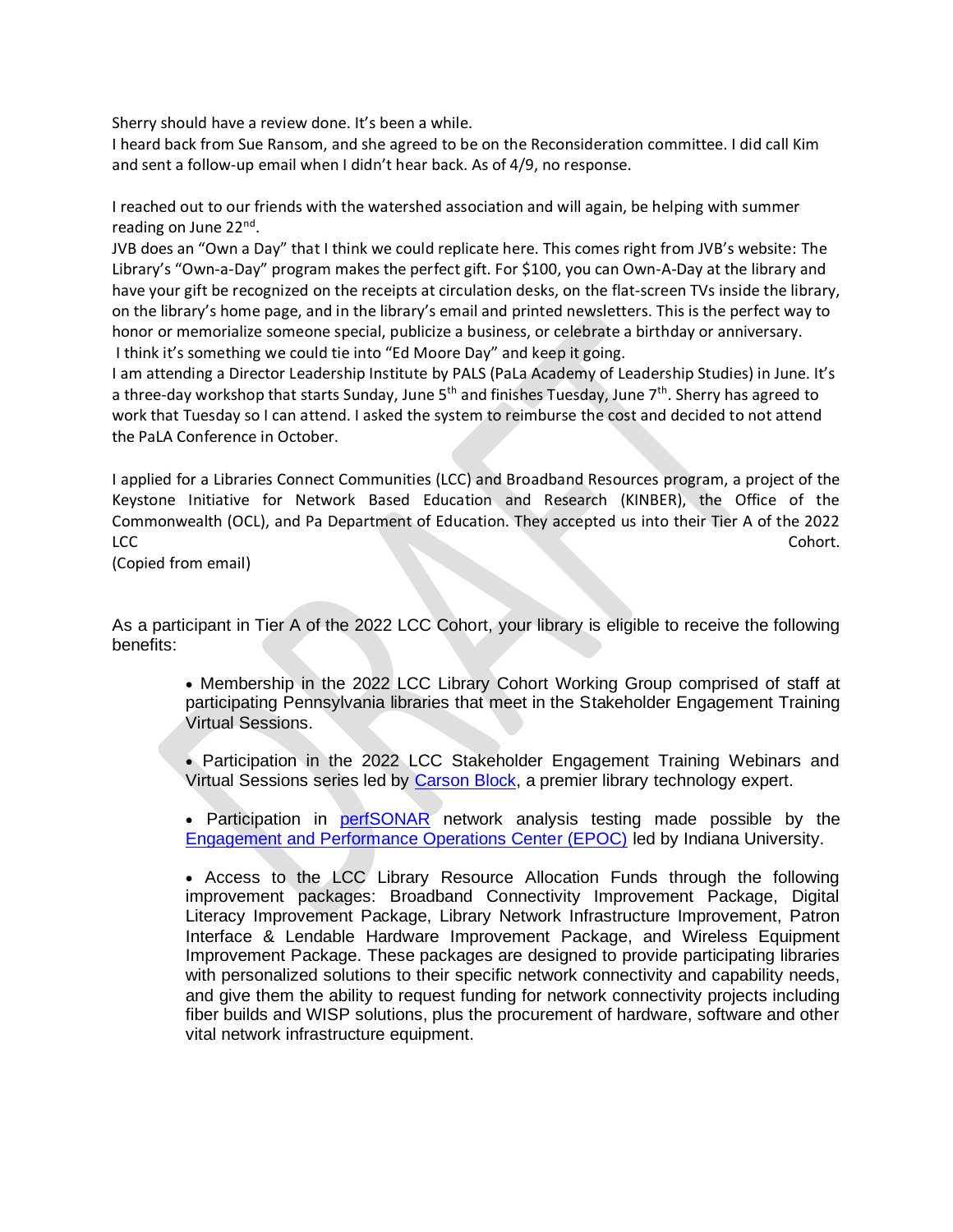The goal of the LCC initiative is to empower libraries in Pennsylvania communities unserved or underserved by broadband and to help them strengthen their role as community anchor institutions by improving technology understanding and resources.

As a participant in Tier A of the 2022 LCC Cohort, you're expected to:

- View as many Stakeholder Engagement Training webinars as possible, and complete and submit all "homework" assignments via our online cloud-based platform.
- Attend and actively participate in as many Stakeholder Engagement Training virtual sessions as possible.
- Submit all reporting documents and ensure completion of all reporting requirements related to equipment purchases and other LCC funded projects/activities in compliance with all deadlines.

The OCL offered funding to support STEM based events. The funding come from the Institute of Museum and Library Services (IMLS) and the Library Sciences and Tech Act (LSTA). The purpose of the project is to give libraries with limited internet access, offline stem opportunities for youth and families to help remove barriers to STEM education. We qualified for the opportunity, and I filled out the form saying that we would participate. We will be receiving a 3Dux GOBOX Classroom Kit, Gobox Pro LED Lighting, Squishy Circuits Group Kit and Dough Kit, Strawbees New STEAM School Kit and 50 STEM bags to hand out that do not require a computer or internet connections. Everything is supposed to be delivered in early April and I need to create programing to hold during Remake Learning Days which is May 12-23.

June sent out an email saying that we are receiving a copy of the PA One Book this year. It was mailed out April 7<sup>th</sup>.

June also sent out an email about a tentative district budget and agreement for 2022/2023. The biggest change is that all the funds from collection development are being shifted to the electronic resources line and will include electronic magazines. Her email said that we can use them to supplement the magazines required by state standards but is looking into if we can use them to replace print version completely. Currently, our print magazines never circulate.

# **Old Business:**

Ed Moore - Kristine did get a message out to Ed's family. Had not spoken to the Fire Dept but plans to go to the next meeting to discuss combining this with them.

Reconsideration Committee- Erica now has acceptance from Ashley Daniels and Sue Ransom. Never heard back from Kim Eckenroad so new names for the 3rd person for this Committee was suggested, Joan Torrey or Sue Valentine. Erica will reach out and see if one of them would be interested in being a part of the Committee.

Financial Review: Linda Twigg said extension given

### **New Business:**

Holiday Fest - Table until Fire Dept reviews if they will be opening their hall for gatherings.